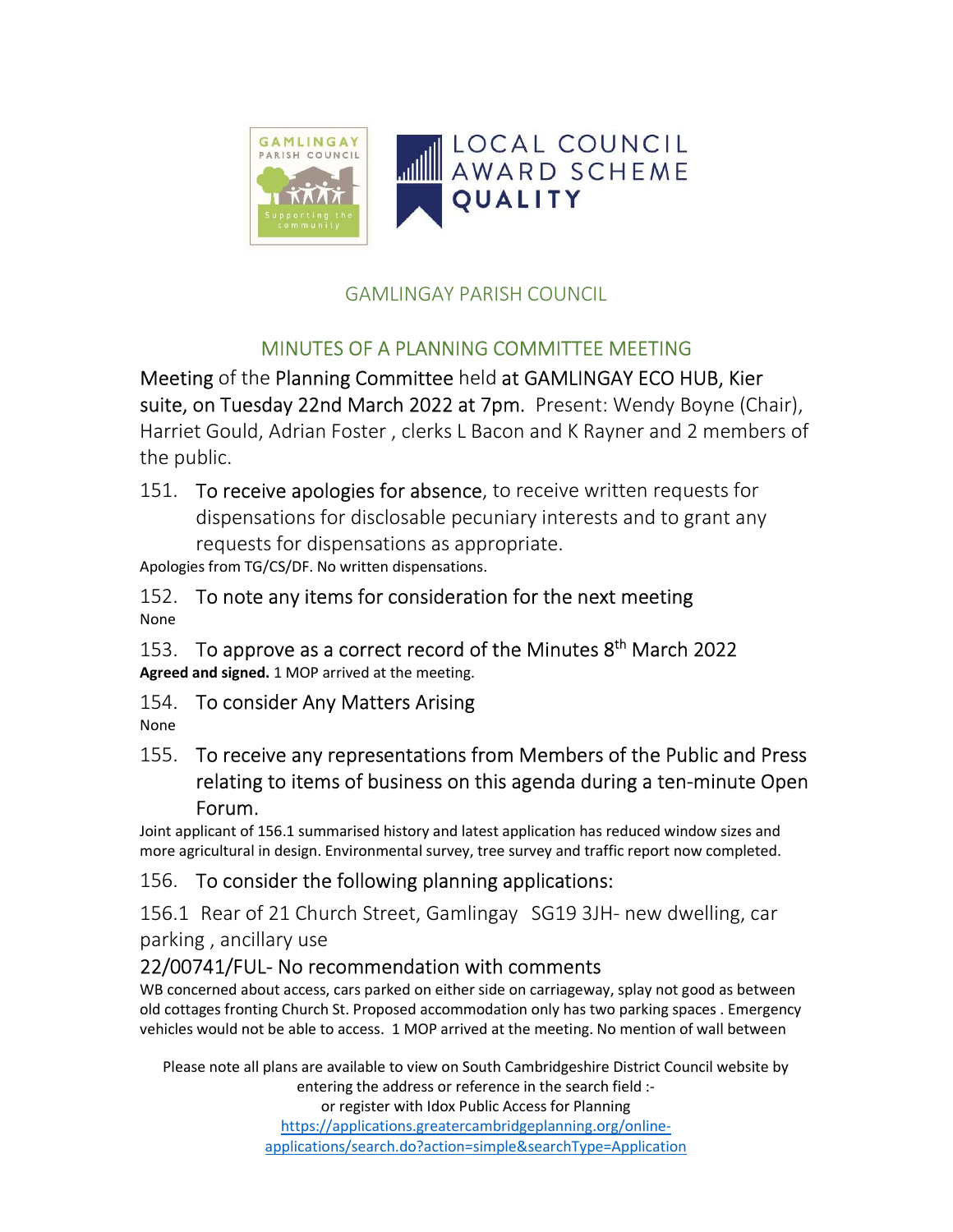properties which inhibits access width- ownership not clarified. Previous concerns expressed standreiterate previous comments in response. 1 MOP left the meeting.

156.2 Rose Villa, Little Heath, Gamlingay SG19 2JJ – Replacement of 2 bed bungalow with 4-bedroom house

# 22/00722/FUL -Refuse with comments

Concerned about impact of car parking impact in open countryside, and no facility for garaging/cart lodge and requirement to reverse out of driveway rather than in forward gear. Questioned the requirement for a second storey to the dwelling.

156.3 Land southwest of Home Farm Cottage, Little Heath, Gamlingay

SG19 2JJ -Creation of new access driveway to serve two dwellings

# 22/00802/FUL-refused with comments

Properties have been granted permission with suitable access. Concern about precedent setting of creating additional accessways between dwellings in Little Heath. All current new developments have access off existing farm tracks- immediately off Little Heath (unmade unadopted road). This application is not consistent with the principle of single depth development character which has been referred to in numerous planning inspector reports previously.

156.4 34 Church Street, Gamlingay SG19 3JH – Change of use from hairdressers to Takeaway with low level ducting

# 22/00942/FUL -Refused with comments

Concern expressed about layout-toilet next to food preparation area, fire exit onto adjoining landowners land, deep fat fryer in wooden constructed building-Health and safety concerns. Noted flue no longer above roofline. 1 MOP left the meeting.

## 157. To receive notices of decisions to previous planning applications-

## 157.1 22/00005/HFUL-Permission for two storey rear extension at 10 Cinques Rd, Gamlingay SG19 3NJ Noted 157.2 22/00127/LBC- Permission for biomass boiler at 13 Clare Court, Gamlingay SG19 3JF Noted

## 158. Other Planning issues and conditions for information

158.1 Conditions applications –none

158.2 Tree applications –

## 22/02821/TTCA- 3 Coach House Court- reduction of sycamore (adjacent

#### property)

No comments-noted

Please note all plans are available to view on South Cambridgeshire District Council website by entering the address or reference in the search field :or register with Idox Public Access for Planning https://applications.greatercambridgeplanning.org/onlineapplications/search.do?action=simple&searchType=Application